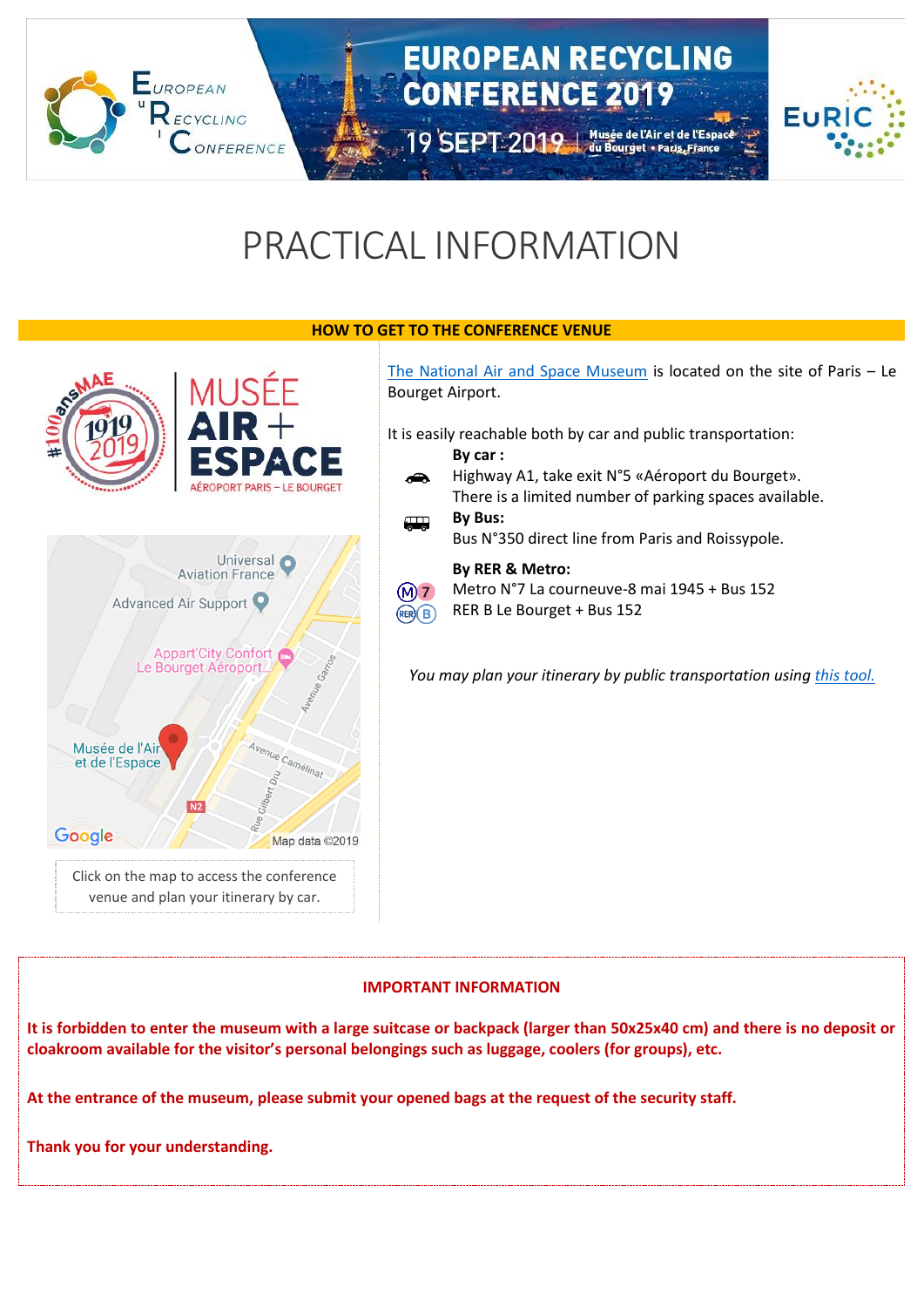## **EUROPEAN RECYCLING CONFERENCE 2019**

19 SEPT 2019 | Musée de l'Air et de l'Espace



# PRACTICAL INFORMATION

#### **HOW TO GET TO THE GALA DINNER VENUE**

River Palace \*\*\*\* La Compagnie des Bateaux à Roue Port de Javel Haut, 75015 Paris, France Shabestan - Mirabeau 日日 boie Geography E Introduction of Quair **Google** Javel ® Map data ©2019 Click on the map to access the networking gala dinner venue and plan your itinerary by car.

**EUROPEAN** 

NFERENCE

River Palace is currently docking at Port de Javel Haut just under the Mirabeau Bridge.

You are welcome to arrive:

|        | $Bv$ car :<br>There is a limited number of parking spaces available. |
|--------|----------------------------------------------------------------------|
| 4 July | By Bus:<br>Bus N°30, 88 or 62. Stop: Javel.                          |
| (RER)  | By RER:<br>RER C. Stop: Javel                                        |

*You may plan your itinerary by public transportation using [this tool.](https://www.ratp.fr/en/itineraires)*

#### **TAXI SERVICE**

We have partnered wit[h Marcel,](https://marcel.onelink.me/XgCe/d32c6e58) an innovative taxi company operating solely with a fleet of electronic cars to drive you around Paris. You are welcome to use the code **SEB19** to receive a 10 EUR discount on your first two rides with them.

#### **You may download the applications using the following [link.](https://marcel.onelink.me/XgCe/d32c6e58)**